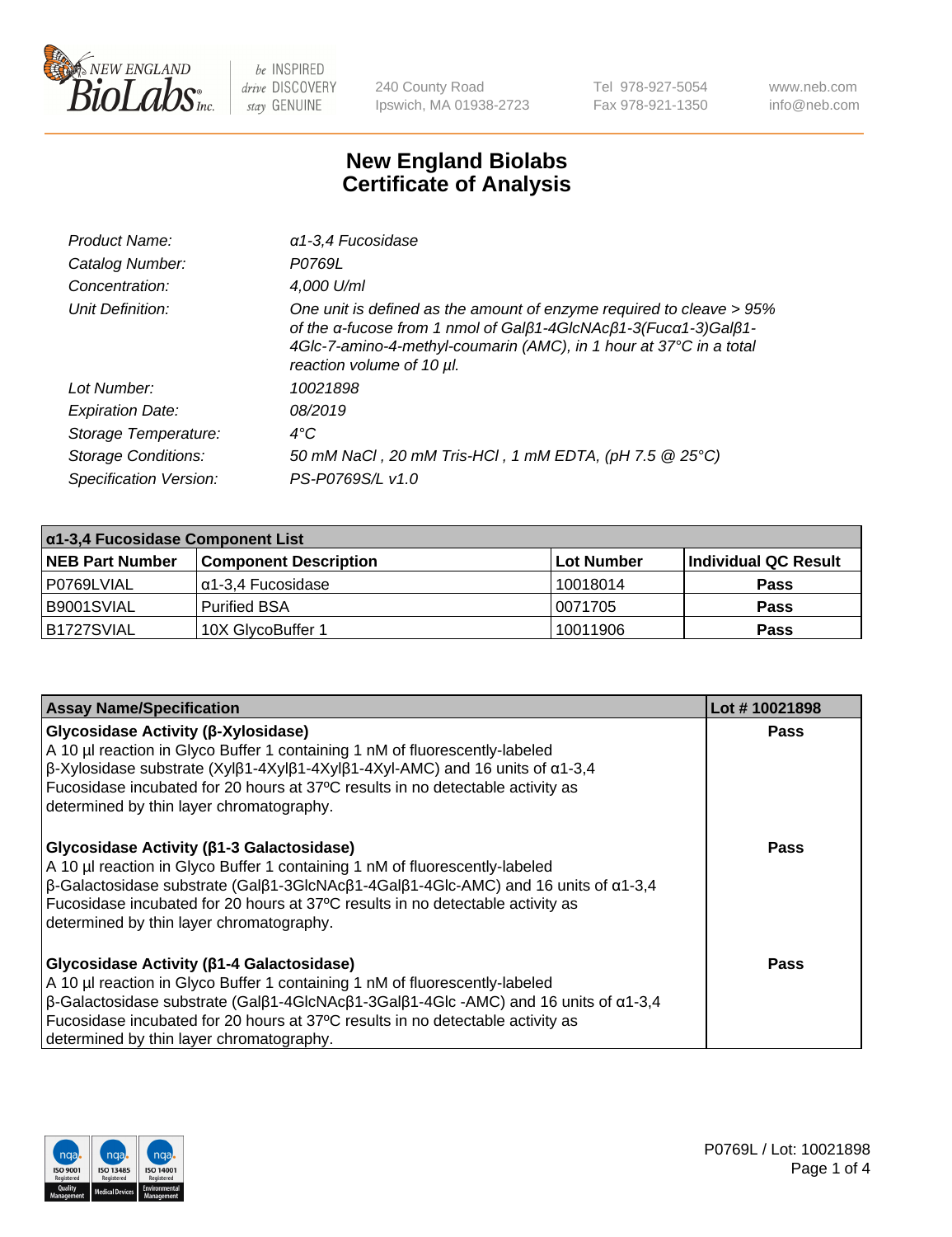

240 County Road Ipswich, MA 01938-2723 Tel 978-927-5054 Fax 978-921-1350

www.neb.com info@neb.com

| <b>Assay Name/Specification</b>                                                                                                                                                                                                                                                                                                                                                    | Lot #10021898 |
|------------------------------------------------------------------------------------------------------------------------------------------------------------------------------------------------------------------------------------------------------------------------------------------------------------------------------------------------------------------------------------|---------------|
| <b>Protease Activity (SDS-PAGE)</b><br>A 20 µl reaction in 1X Glyco Buffer 1 containing 24 µg of a standard mixture of<br>proteins and a minimum of 40 units of $\alpha$ 1-3,4 Fucosidase incubated for 20 hours at<br>37°C, results in no detectable degradation of the protein mixture as determined by<br>SDS-PAGE with Coomassie Blue detection.                               | Pass          |
| <b>Protein Purity Assay (SDS-PAGE)</b><br>α1-3,4 Fucosidase is ≥ 95% pure as determined by SDS-PAGE analysis using Coomassie<br>Blue detection.                                                                                                                                                                                                                                    | Pass          |
| Glycosidase Activity (β-N-Acetylglucosaminidase)<br>A 10 µl reaction in Glyco Buffer 1 containing 1 nM of fluorescently-labeled<br>β-N-Acetylglucosaminidase substrate (GlcNAcβ1-4GlcNAcβ1-4GlcNAc-AMC) and 16 units of<br>α1-3,4 Fucosidase incubated for 20 hours at 37°C results in no detectable activity<br>as determined by thin layer chromatography.                       | Pass          |
| Glycosidase Activity (α1-3 Mannosidase)<br>A 10 µl reaction in Glyco Buffer 1 containing 1 nM of fluorescently-labeled<br>$\alpha$ -Mannosidase substrate (Man $\alpha$ 1-3Man $\beta$ 1-4GlcNAc-AMC) and 16 units of $\alpha$ 1-3,4 Fucosidase<br>incubated for 20 hours at 37°C results in no detectable activity as determined by<br>thin layer chromatography.                 | Pass          |
| Glycosidase Activity (α1-6 Galactosidase)<br>A 10 µl reaction in Glyco Buffer 1 containing 1 nM of fluorescently-labeled<br>α-Galactosidase substrate (Galα1-6Galα1-6Glcα1-2Fru-AMC) and 16 units of α1-3,4<br>Fucosidase incubated for 20 hours at 37°C results in no detectable activity as<br>determined by thin layer chromatography.                                          | Pass          |
| Glycosidase Activity (α1-6 Mannosidase)<br>A 10 µl reaction in Glyco Buffer 1 containing 1 nM of fluorescently-labeled<br>$\alpha$ -Mannosidase substrate (Man $\alpha$ 1-6Man $\alpha$ 1-6(Man $\alpha$ 1-3)Man-AMC) and 16 units of $\alpha$ 1-3,4<br>Fucosidase incubated for 20 hours at 37°C results in no detectable activity as<br>determined by thin layer chromatography. | Pass          |
| Glycosidase Activity (β-Mannosidase)<br>A 10 µl reaction in Glyco Buffer 1 containing 1 nM of fluorescently-labeled<br>$\beta$ -Mannosidase substrate (Μanβ1-4Μanβ1-4Μan-AMC) and 16 units of α1-3,4 Fucosidase<br>incubated for 20 hours at 37°C results in no detectable activity as determined by<br>thin layer chromatography.                                                 | Pass          |
| Glycosidase Activity (β-N-Acetylgalactosaminidase)                                                                                                                                                                                                                                                                                                                                 | <b>Pass</b>   |

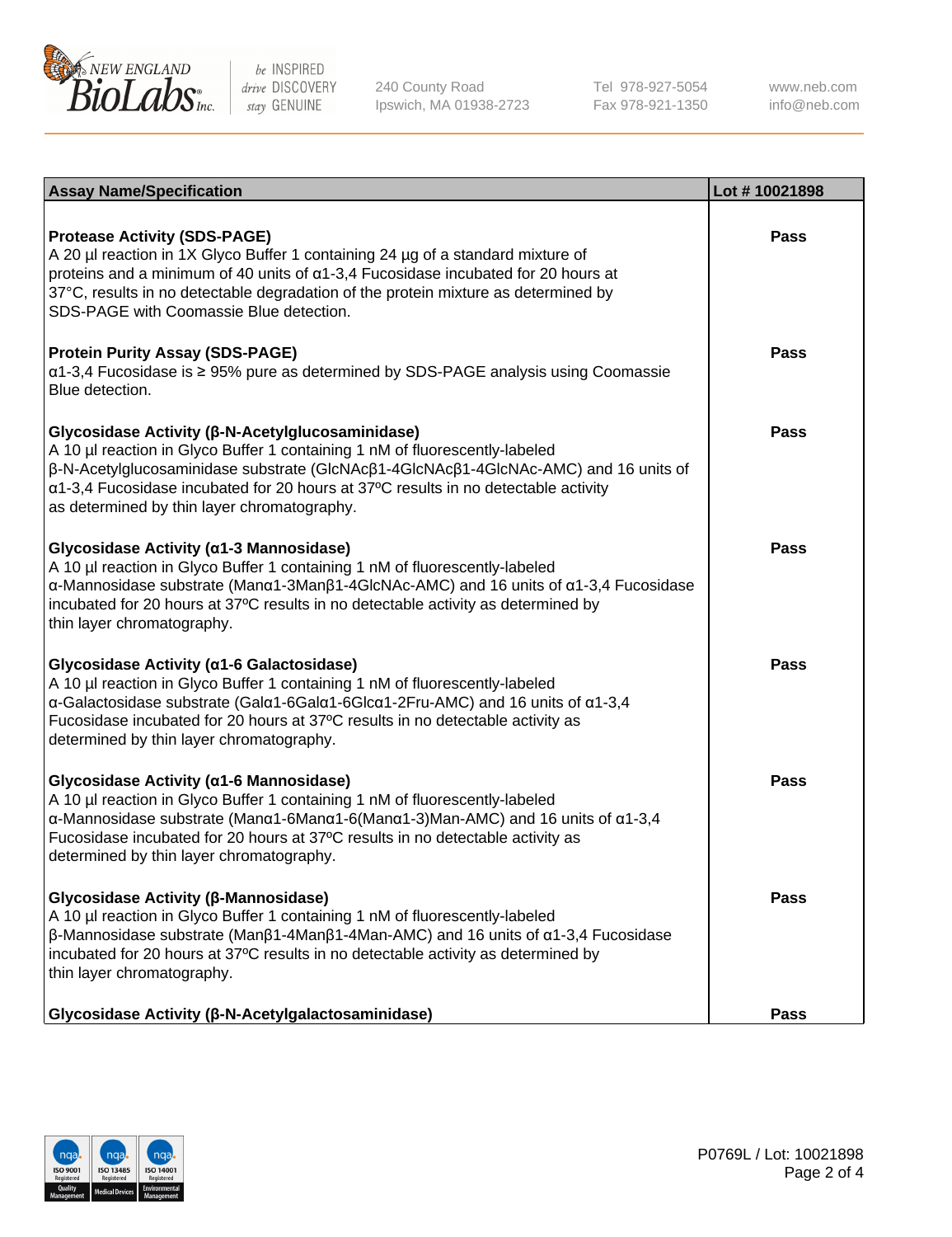

240 County Road Ipswich, MA 01938-2723 Tel 978-927-5054 Fax 978-921-1350 www.neb.com info@neb.com

| <b>Assay Name/Specification</b>                                                                                                                                                                                                                                                                                                                                     | Lot #10021898 |
|---------------------------------------------------------------------------------------------------------------------------------------------------------------------------------------------------------------------------------------------------------------------------------------------------------------------------------------------------------------------|---------------|
| A 10 µl reaction in Glyco Buffer 1 containing 1 nM of fluorescently-labeled<br>$\beta$ -N-Acetylgalactosaminidase substrate (GalNAc $\beta$ 1-4Gal $\beta$ 1-4Glc-AMC) and 16 units of<br>a1-3,4 Fucosidase incubated for 20 hours at 37°C results in no detectable activity<br>as determined by thin layer chromatography.                                         |               |
| Glycosidase Activity (Endo F1, F2, H)<br>A 10 µl reaction in Glyco Buffer 1 containing 1 nM of fluorescently-labeled Endo F1,<br>F2, H substrate (Dansylated invertase high mannose) and 16 units of $\alpha$ 1-3,4<br>Fucosidase incubated for 20 hours at 37°C results in no detectable activity as<br>determined by thin layer chromatography.                   | <b>Pass</b>   |
| <b>Glycosidase Activity (Endo F2, F3)</b><br>A 10 µl reaction in Glyco Buffer 1 containing 1 nM of fluorescently-labeled Endo F2,<br>F3 substrate (Dansylated fibrinogen biantennary) and 16 units of $\alpha$ 1-3,4 Fucosidase<br>incubated for 20 hours at 37°C results in no detectable activity as determined by<br>thin layer chromatography.                  | Pass          |
| <b>Glycosidase Activity (PNGase F)</b><br>A 10 µl reaction in Glyco Buffer 1 containing 1 nM of fluorescently-labeled PNGase F<br>substrate (Fluoresceinated fetuin triantennary) and 16 units of $\alpha$ 1-3,4 Fucosidase<br>incubated for 20 hours at 37°C results in no detectable activity as determined by<br>thin layer chromatography.                      | Pass          |
| Glycosidase Activity (α-Glucosidase)<br>A 10 µl reaction in Glyco Buffer 1 containing 1 nM of fluorescently-labeled<br>$\alpha$ -Glucosidase substrate (Glc $\alpha$ 1-6Glc $\alpha$ 1-4Glc-AMC) and 16 units of $\alpha$ 1-3,4 Fucosidase<br>incubated for 20 hours at 37°C results in no detectable activity as determined by<br>thin layer chromatography.       | <b>Pass</b>   |
| Glycosidase Activity (α-N-Acetylgalactosaminidase)<br>A 10 µl reaction in Glyco Buffer 1 containing 1 nM of fluorescently-labeled<br>α-N-Acetylgalactosaminidase substrate (GalNAcα1-3(Fucα1-2)Galβ1-4Glc-AMC) and 16<br>units of a1-3,4 Fucosidase incubated for 20 hours at 37°C results in no detectable<br>activity as determined by thin layer chromatography. | Pass          |
| Glycosidase Activity (α-Neuraminidase)<br>A 10 µl reaction in Glyco Buffer 1 containing 1 nM of fluorescently-labeled<br>α-Neuraminidase substrate (Neu5Acα2-3Galβ1-3GlcNAcβ1-3Galβ1-4Glc-AMC) and 16 units<br>of α1-3,4 Fucosidase incubated for 20 hours at 37°C results in no detectable<br>activity as determined by thin layer chromatography.                 | <b>Pass</b>   |
| Glycosidase Activity (α1-2 Fucosidase)<br>A 10 µl reaction in Glyco Buffer 1 containing 1 nM of fluorescently-labeled                                                                                                                                                                                                                                               | <b>Pass</b>   |